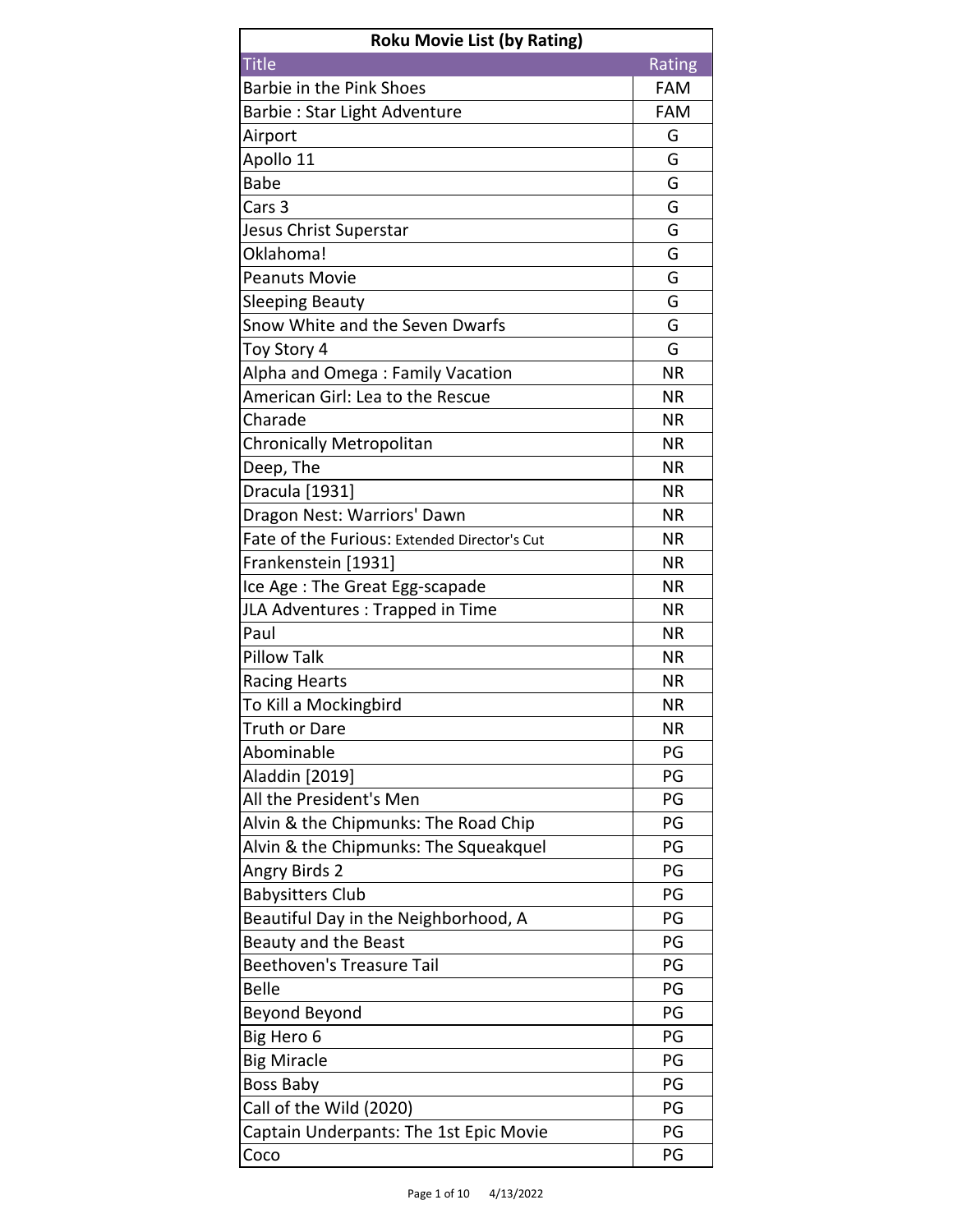| <b>Roku Movie List (by Rating)</b>           |        |
|----------------------------------------------|--------|
| <b>Title</b>                                 | Rating |
| Dear Dumb Diary                              | PG     |
| Despicable Me                                | PG     |
| Despicable Me 2                              | PG     |
| Diary of a Wimpy Kid                         | PG     |
| Diary of a Wimpy Kid: The Long Haul          | PG     |
| Dog's Journey, A                             | PG     |
| Dog's Way Home, A                            | PG     |
| Dumbo (2019)                                 | PG     |
| <b>Finding Dory</b>                          | PG     |
| Frozen                                       | PG     |
| Frozen II                                    | PG     |
| Giant King, The                              | PG     |
| God's Not Dead 2                             | PG     |
| <b>Good Dinosaur</b>                         | PG     |
| Goodbye Christopher Robin                    | PG     |
| Goosebumps                                   | PG     |
| Goosebumps 2                                 | PG     |
| Greatest Showman, The                        | PG     |
| Harry Potter & the Chamber of Secrets [#2]   | PG     |
| Harry Potter & the Half-Blood Prince [#6]    | PG     |
| Harry Potter & the Prisoner of Azkaban [#3]  | PG     |
| Harry Potter & the Sorcerer's Stone [#1]     | PG     |
| Hidden Figures                               | PG     |
| <b>Home Alone</b>                            | PG     |
| Home Alone 2 : Lost in New York              | PG     |
| Hotel Transylvania 2                         | PG     |
| Hotel Transylvania 3                         | PG     |
| How to Train Your Dragon 3: The Hidden World | PG     |
| Ice Age                                      | PG     |
| Ice Age 5 : Collision Course                 | PG     |
| Jaws                                         | PG     |
| Jungle Book                                  | PG     |
| Karate Kid [2010]                            | PG     |
| Kid Who Would Be King                        | PG     |
| Kung Fu Panda 3                              | PG     |
| Lego Batman Movie                            | PG     |
| Lego Movie                                   | PG     |
| Lion King [2019]                             | PG     |
| Little Women (2020)                          | PG     |
| Local Hero                                   | PG     |
| <b>Mary Poppins Returns</b>                  | PG     |
| Midway                                       | PG     |
| <b>Minions</b>                               | PG     |
| Miracles from Heaven                         | PG     |
| Mostly Ghostly: Have You Met My Ghoulfriend  | PG     |
| Mr. Holmes                                   | PG     |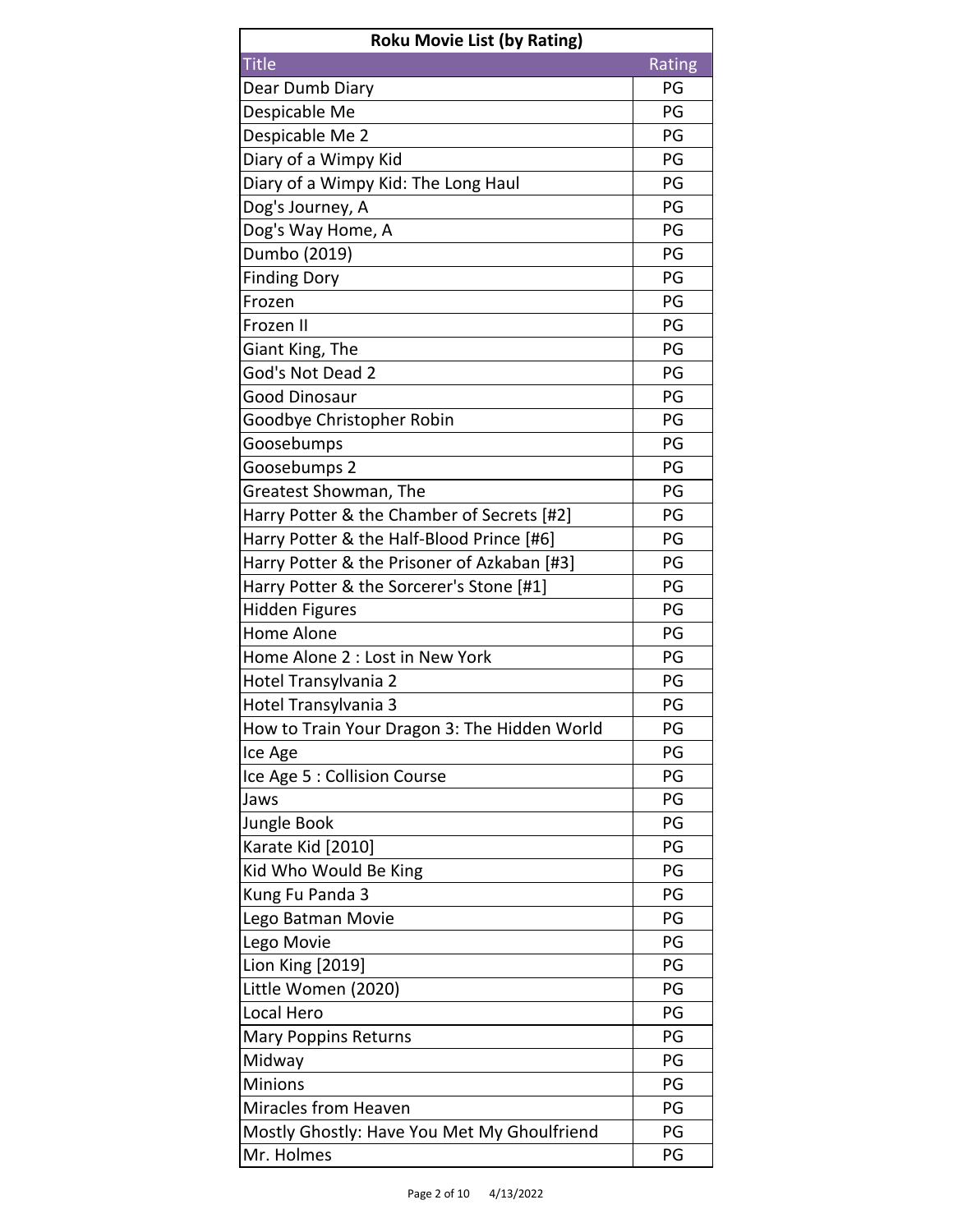| <b>Roku Movie List (by Rating)</b>               |              |
|--------------------------------------------------|--------------|
| <b>Title</b>                                     | Rating       |
| Mr. Peabody & Sherman                            | PG           |
| Night at the Museum                              | PG           |
| Night at the Museum: Secret of the Tomb          | PG           |
| <b>Nine Lives</b>                                | PG           |
| Norm of the North                                | PG           |
| Open Season                                      | PG           |
| Open Season: Scared Silly                        | PG           |
| Overcomer                                        | PG           |
| Paul Blart: Mall Cop 2                           | PG           |
| Penguins of Madagascar                           | PG           |
| Pete's Dragon                                    | PG           |
| <b>Peter Rabbit</b>                              | PG           |
| Peter Rabbit 2                                   | PG           |
| <b>Pups United</b>                               | PG           |
| Ratchet & Crank                                  | PG           |
| Rock Dog                                         | PG           |
| Scoob!                                           | PG           |
| Secret Life of Pets                              | PG           |
| Secret Life of Pets 2                            | PG           |
| Secretariat                                      | PG           |
| Sgt. Bilko                                       | PG           |
| Sgt. Stubby                                      | PG           |
| Shaun the Sheep Movie                            | PG           |
| <b>Show Dogs</b>                                 | PG           |
| Somewhere in Time                                | PG           |
| Soul                                             | PG           |
| Space Jam : a New Legacy                         | PG           |
| Spider-Man Into the Spider-Verse                 | PG           |
| Spies in Disguise                                | PG           |
| SpongeBob the Movie: Sponge Out of Water         | PG           |
| Star, The                                        | PG           |
| Surf's Up 2 : Wave Mania                         | PG           |
| Tad the Lost Explorer & the Secret of King Midas | PG           |
| Tom & Jerry The Movie                            | PG           |
| <b>Trolls</b>                                    | PG           |
| Vertigo                                          | PG           |
| Walk, The                                        | PG           |
| War Room                                         | PG           |
| Zootopia                                         | PG           |
| 5 Flights Up                                     | <b>PG-13</b> |
| 5th Wave                                         | <b>PG-13</b> |
| Adjustment Bureau                                | <b>PG-13</b> |
| Age of Adaline                                   | <b>PG-13</b> |
| Alita: Battle Angel                              | <b>PG-13</b> |
| All is Lost                                      | <b>PG-13</b> |
| Aloha                                            | <b>PG-13</b> |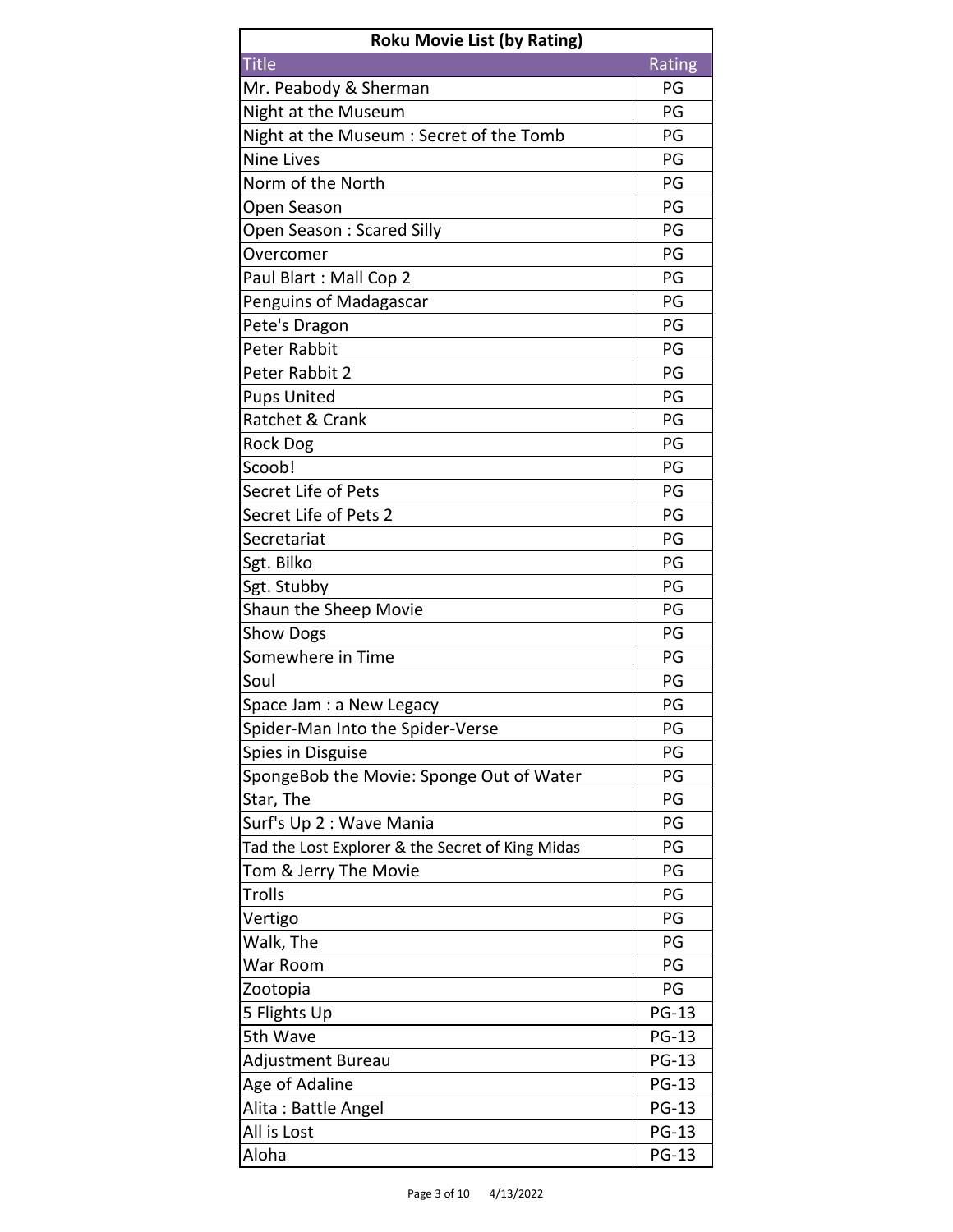| <b>Roku Movie List (by Rating)</b>             |              |
|------------------------------------------------|--------------|
| <b>Title</b>                                   | Rating       |
| Alpha                                          | <b>PG-13</b> |
| Amazing Spider-Man 2                           | <b>PG-13</b> |
| Assassin's Creed                               | <b>PG-13</b> |
| Avengers Endgame                               | <b>PG-13</b> |
| <b>Battle of the Sexes</b>                     | <b>PG-13</b> |
| <b>Before I Fall</b>                           | <b>PG-13</b> |
| <b>Bill &amp; Ted Face the Music</b>           | <b>PG-13</b> |
| <b>Black Panther</b>                           | <b>PG-13</b> |
| Blinded by the Light                           | <b>PG-13</b> |
| <b>Blue Jasmine</b>                            | <b>PG-13</b> |
| <b>Bohemian Rhapsody</b>                       | <b>PG-13</b> |
| <b>Bourne Supremecy</b>                        | <b>PG-13</b> |
| Boy in the Striped Pajamas                     | <b>PG-13</b> |
| Captain Marvel                                 | <b>PG-13</b> |
| <b>Captain Phillips</b>                        | <b>PG-13</b> |
| Charlie's Angels                               | <b>PG-13</b> |
| Choice, The                                    | <b>PG-13</b> |
| Concussion                                     | <b>PG-13</b> |
| Crazy Rich Asians                              | <b>PG-13</b> |
| <b>Crazy Stupid Love</b>                       | <b>PG-13</b> |
| Cry Baby                                       | <b>PG-13</b> |
| Dark Knight Rises                              | <b>PG-13</b> |
| Dark Waters                                    | <b>PG-13</b> |
| <b>Darkness</b>                                | <b>PG-13</b> |
| Divergent                                      | <b>PG-13</b> |
| Divergent Series : Insurgent                   | <b>PG-13</b> |
| Divergent Series : Allegiant                   | <b>PG-13</b> |
| Draft Day                                      | <b>PG-13</b> |
| Duff, The                                      | <b>PG-13</b> |
| Dune (2021)                                    | <b>PG-13</b> |
| <b>Dunkirk</b>                                 | <b>PG-13</b> |
| <b>Eddie the Eagle</b>                         | <b>PG-13</b> |
| <b>Edge of Tomorrow</b>                        | <b>PG-13</b> |
| <b>Edward Scissorhands</b>                     | <b>PG-13</b> |
| <b>Ender's Game</b>                            | <b>PG-13</b> |
| <b>Escape Room</b>                             | <b>PG-13</b> |
| Everything, Everything                         | <b>PG-13</b> |
| <b>Expendables 3</b>                           | <b>PG-13</b> |
| Far and Away                                   | <b>PG-13</b> |
| Far From the Madding Crowd                     | <b>PG-13</b> |
| Fast & Furious 9 (F9)                          | <b>PG-13</b> |
| <b>Fast Five</b>                               | <b>PG-13</b> |
| Fate of the Furious: Original Theatrical Movie | <b>PG-13</b> |
| First Man                                      | <b>PG-13</b> |
| Free Solo                                      | <b>PG-13</b> |
| Genius                                         | <b>PG-13</b> |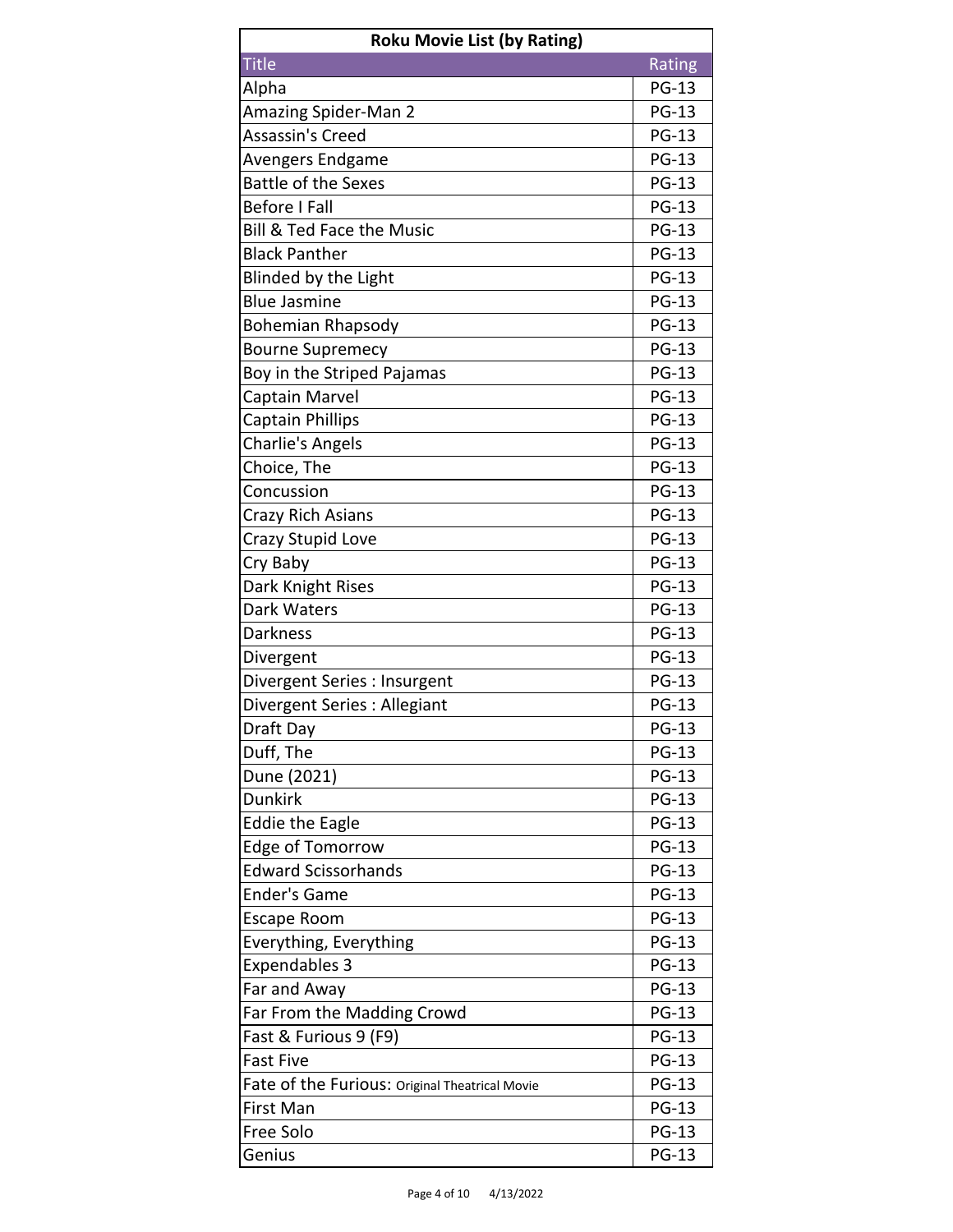| <b>Roku Movie List (by Rating)</b>           |              |
|----------------------------------------------|--------------|
| <b>Title</b>                                 | Rating       |
| Geostorm                                     | <b>PG-13</b> |
| Ghostbusters (2016)                          | <b>PG-13</b> |
| Ghostbusters (2016) Extended Edition         | <b>PG-13</b> |
| Ghostbusters: Afterlife                      | <b>PG-13</b> |
| Gifted                                       | <b>PG-13</b> |
| Gods of Egypt                                | <b>PG-13</b> |
| Going in Style                               | <b>PG-13</b> |
| Great Gatsby, The                            | <b>PG-13</b> |
| Green Book                                   | <b>PG-13</b> |
| Hannah                                       | <b>PG-13</b> |
| Harriet                                      | <b>PG-13</b> |
| Harry Potter & the Deathly Hallows Pt 1 [#7] | <b>PG-13</b> |
| Harry Potter & the Deathly Hallows Pt 2 [#8] | <b>PG-13</b> |
| Harry Potter & the Goblet of Fire [#4]       | <b>PG-13</b> |
| Harry Potter & the Order of the Phoenix [#5] | <b>PG-13</b> |
| Hate U Give                                  | <b>PG-13</b> |
| Hobbit: An Unexpected Journey                | <b>PG-13</b> |
| Hobbit: The Battle of the Five Armies        | <b>PG-13</b> |
| <b>Hobbit: The Desolation of Smaug</b>       | <b>PG-13</b> |
| Hobbs & Shaw                                 | <b>PG-13</b> |
| Holmes & Watson                              | <b>PG-13</b> |
| <b>Hunger Games</b>                          | <b>PG-13</b> |
| Hunger Games: Catching Fire                  | <b>PG-13</b> |
| Hunger Games: Mockingjay Part 1              | <b>PG-13</b> |
| Hunger Games: Mockingjay Part 2              | <b>PG-13</b> |
| I Am Legend                                  | <b>PG-13</b> |
| I, Frankenstein                              | <b>PG-13</b> |
| Independence Day Resurgence                  | <b>PG-13</b> |
| Insidious: Chapter 3                         | <b>PG-13</b> |
| Insidious: The Last Key                      | <b>PG-13</b> |
| <b>Instant Family</b>                        | <b>PG-13</b> |
| <b>Instructions Not Included</b>             | <b>PG-13</b> |
| In the Heights                               | <b>PG-13</b> |
| Intolerable Cruelty                          | <b>PG-13</b> |
| Jason Bourne                                 | <b>PG-13</b> |
| Jojo Rabbit                                  | <b>PG-13</b> |
| Joyful Noise                                 | <b>PG-13</b> |
| Jumanji The Next Level                       | <b>PG-13</b> |
| Jumanji Welcome to the Jungle                | <b>PG-13</b> |
| Jurassic Park                                | <b>PG-13</b> |
| Jurassic World                               | <b>PG-13</b> |
| Jurassic World: Fallen Kingdom               | <b>PG-13</b> |
| <b>Just Mercy</b>                            | <b>PG-13</b> |
| Keeping Up with the Joneses                  | <b>PG-13</b> |
| King Arthur: Legend of the Sword             | <b>PG-13</b> |
| Kong: Skull Island                           | <b>PG-13</b> |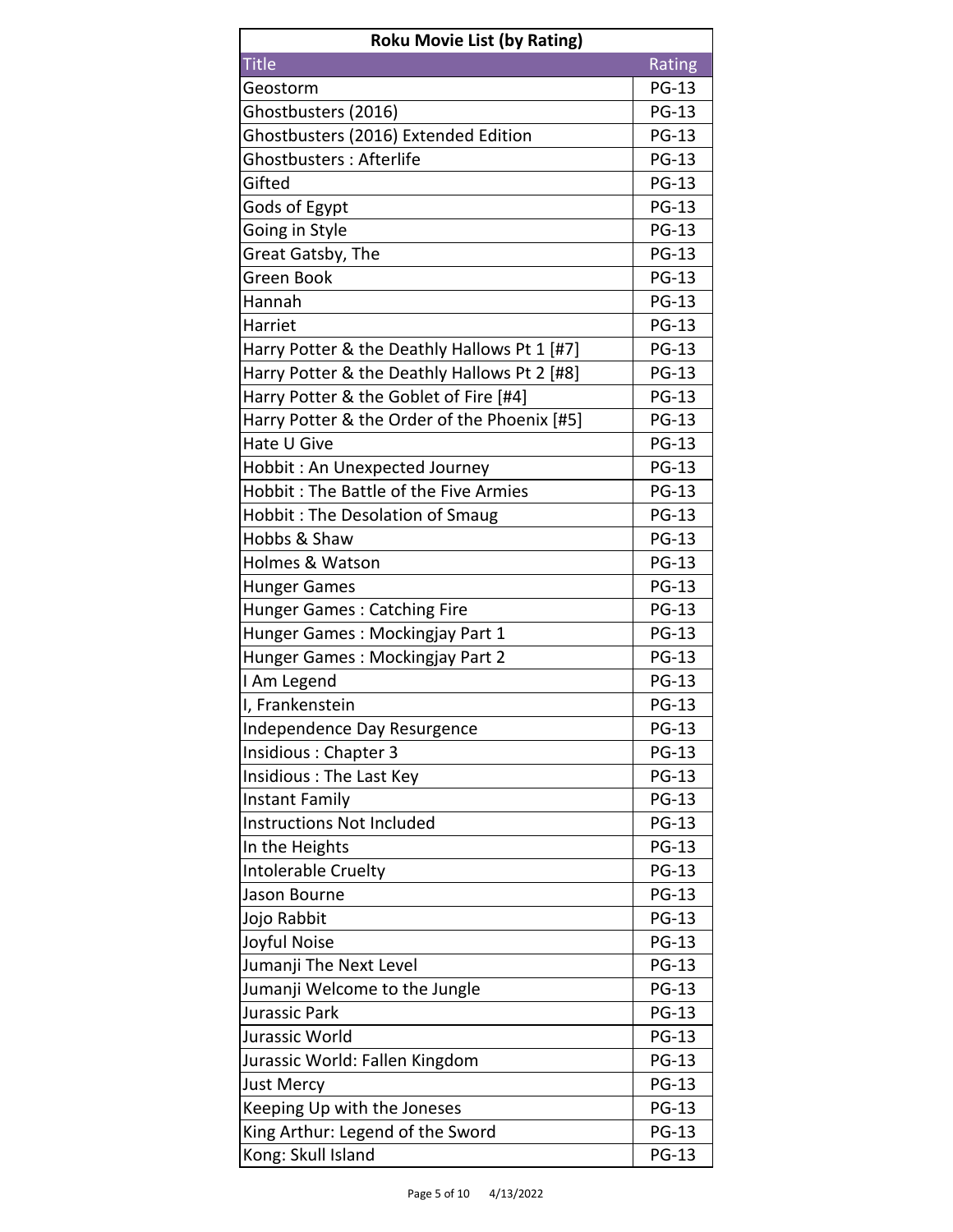| <b>Roku Movie List (by Rating)</b>                  |              |
|-----------------------------------------------------|--------------|
| <b>Title</b>                                        | Rating       |
| Last Vegas                                          | <b>PG-13</b> |
| Last Witch Hunter, The                              | <b>PG-13</b> |
| Les Miserables                                      | <b>PG-13</b> |
| Life of the Party                                   | <b>PG-13</b> |
| Light Between Oceans                                | <b>PG-13</b> |
| Little Fockers                                      | <b>PG-13</b> |
| Longest Ride                                        | <b>PG-13</b> |
| Lord of the Rings: The Fellowship if the Ring       | <b>PG-13</b> |
| Lord of the Rings: The Two Towers                   | <b>PG-13</b> |
| Lord of the Rings: The Return of the King           | <b>PG-13</b> |
| Love & Mercy                                        | <b>PG-13</b> |
| Love the Coopers                                    | <b>PG-13</b> |
| Maggie                                              | <b>PG-13</b> |
| Man from U.N.C.L.E.                                 | <b>PG-13</b> |
| Man of Steel                                        | <b>PG-13</b> |
| Mark Felt: the Man Who Brought Down the White House | <b>PG-13</b> |
| Meg, The                                            | <b>PG-13</b> |
| Megan Leavey                                        | <b>PG-13</b> |
| Men in Black International                          | <b>PG-13</b> |
| Miss Peregrine's Home for Peculiar Children         | <b>PG-13</b> |
| Miss You Already                                    | <b>PG-13</b> |
| <b>Mountain Between Us</b>                          | <b>PG-13</b> |
| Murder on the Orient Express (2018)                 | <b>PG-13</b> |
| My Cousin Rachel                                    | <b>PG-13</b> |
| Nerve                                               | <b>PG-13</b> |
| <b>Notting Hill</b>                                 | <b>PG-13</b> |
| Now You See Me                                      | <b>PG-13</b> |
| Now You See Me 2                                    | <b>PG-13</b> |
| Ocean's 8                                           | <b>PG-13</b> |
| Only the Brave                                      | <b>PG-13</b> |
| Pacific Rim                                         | <b>PG-13</b> |
| <b>Pacific Rim Uprising</b>                         | <b>PG-13</b> |
| Passengers                                          | <b>PG-13</b> |
| Paul, Apostle of Christ                             | <b>PG-13</b> |
| Philomena                                           | <b>PG-13</b> |
| <b>Pixels</b>                                       | <b>PG-13</b> |
| Post, The                                           | <b>PG-13</b> |
| Power Rangers (2017)                                | <b>PG-13</b> |
| Pride + Prejudice + Zombies                         | <b>PG-13</b> |
| Rampage                                             | <b>PG-13</b> |
| Ready Player One                                    | <b>PG-13</b> |
| <b>Reality Bites</b>                                | <b>PG-13</b> |
| Reminiscence                                        | <b>PG-13</b> |
| Risen                                               | <b>PG-13</b> |
| Roman J. Israel, Esq.                               | <b>PG-13</b> |
| Scary Stories to Tell in the Dark                   | <b>PG-13</b> |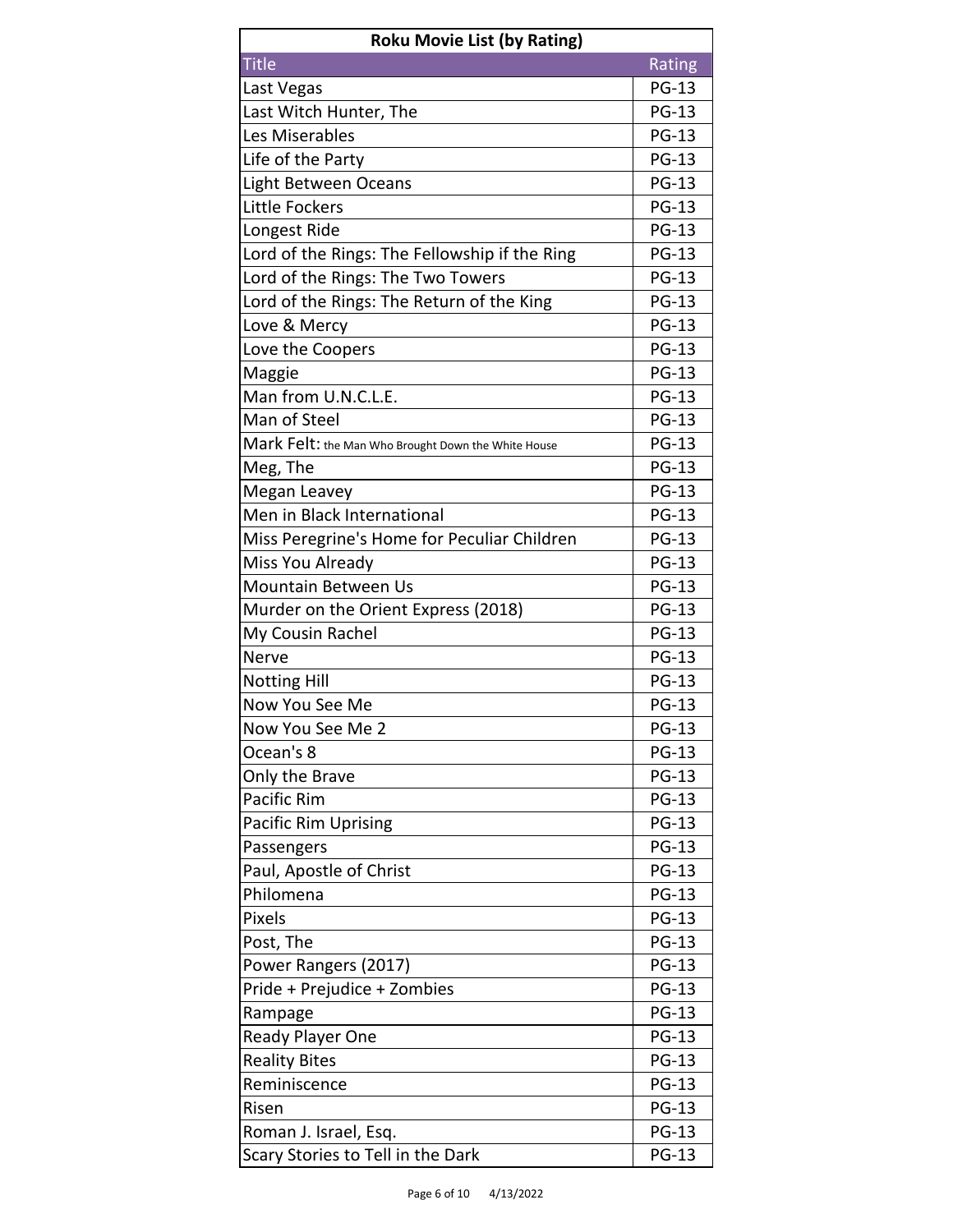| <b>Roku Movie List (by Rating)</b>      |              |
|-----------------------------------------|--------------|
| <b>Title</b>                            | Rating       |
| <b>Scorpion King 3</b>                  | <b>PG-13</b> |
| Searching                               | <b>PG-13</b> |
| Shazam!                                 | <b>PG-13</b> |
| Skyfall                                 | <b>PG-13</b> |
| Snitch                                  | <b>PG-13</b> |
| Spartacus                               | <b>PG-13</b> |
| Spider-Man Far From Home                | <b>PG-13</b> |
| Spider-Man No Way Home                  | <b>PG-13</b> |
| <b>Star Wars VII: The Force Awakens</b> | <b>PG-13</b> |
| Star Wars: The Rise of Skywalker        | <b>PG-13</b> |
| <b>Still Alice</b>                      | <b>PG-13</b> |
| Suffragette                             | <b>PG-13</b> |
| Superman: Red Son                       | <b>PG-13</b> |
| Table 19                                | <b>PG-13</b> |
| Teen Titans GO! to the Movies           | <b>PG-13</b> |
| Transformers: The Last Knight           | <b>PG-13</b> |
| Trouble With the Curve                  | <b>PG-13</b> |
| United Kingdom, A                       | <b>PG-13</b> |
| Venom                                   | <b>PG-13</b> |
| <b>Walking With the Enemy</b>           | <b>PG-13</b> |
| War for the Planet of the Apes          | <b>PG-13</b> |
| <b>White Nights</b>                     | <b>PG-13</b> |
| <b>White Noise</b>                      | <b>PG-13</b> |
| Wonder Woman                            | <b>PG-13</b> |
| X-Men Apocalypse                        | <b>PG-13</b> |
| You, Me and Dupree                      | <b>PG-13</b> |
| 22 Jump Street                          | R            |
| <b>About Time</b>                       | R            |
| Alien Covenant                          | R            |
| All the Money in the World              | R            |
| American Hustle                         | R            |
| American Sniper                         | R            |
| American Ultra                          | R            |
| Annihilation                            | R            |
| <b>Bad Boys for Life</b>                | R            |
| <b>Bad Grandpa</b>                      | R            |
| Beguiled, The                           | R            |
| <b>Birth of a Nation</b>                | R            |
| <b>Blade Runner 2049</b>                | R            |
| Boss, The                               | R            |
| <b>Boy Erased</b>                       | R            |
| <b>Breach</b>                           | R            |
| Bridget Jones: The Edge of Reason       | R            |
| <b>Buddy Games</b>                      | R            |
| Copycat                                 | R            |
| Criminal                                | R            |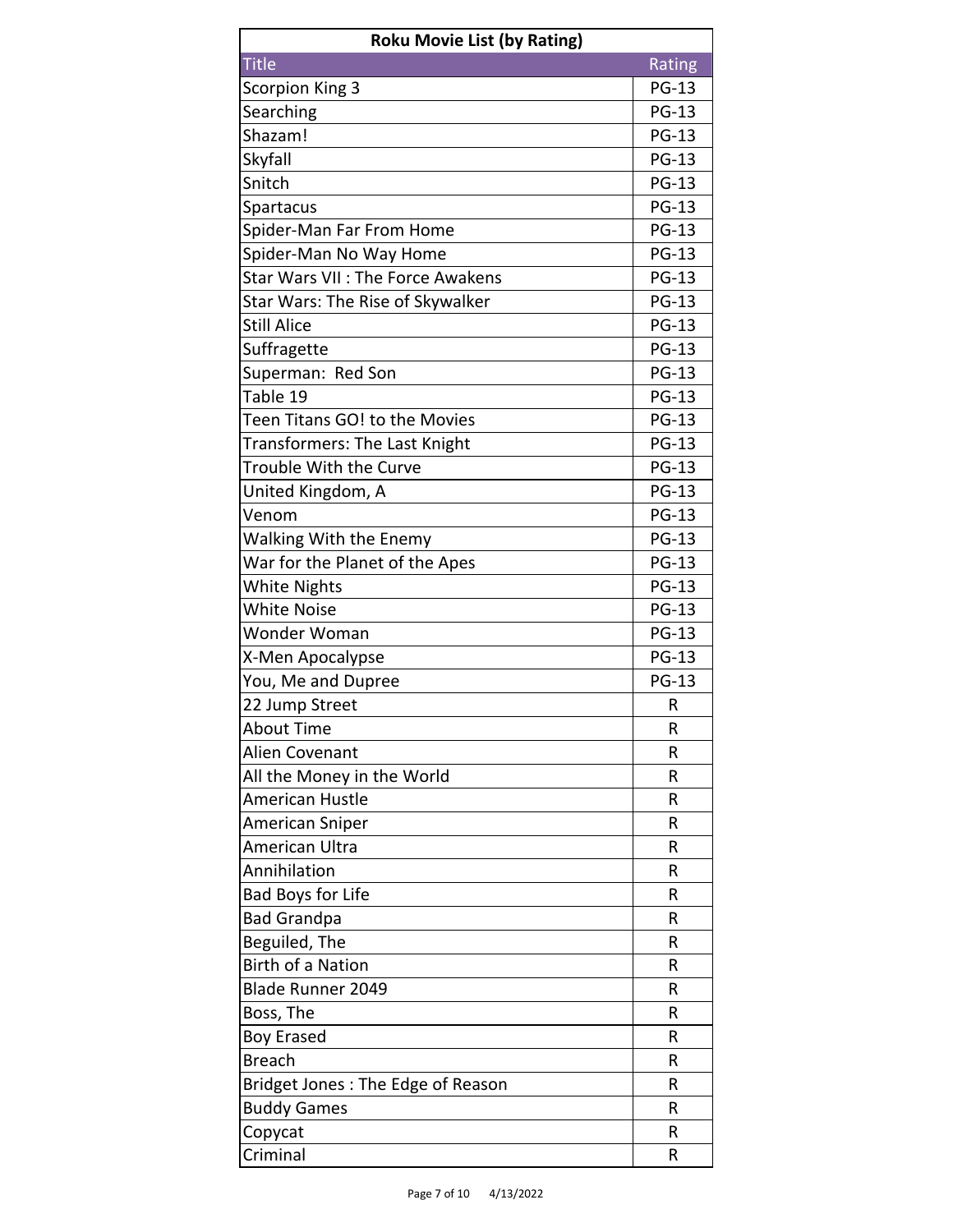| <b>Roku Movie List (by Rating)</b> |        |
|------------------------------------|--------|
| <b>Title</b>                       | Rating |
| <b>Cure for Wellness</b>           | R      |
| <b>Dark Places</b>                 | R      |
| Deadpool                           | R      |
| Death Race 3 : Inferno             | R      |
| Demolition                         | R      |
| Die Hard                           | R      |
| Die Hard with a Vengeance          | R      |
| Dirty Grandpa                      | R      |
| Doctor Sleep                       | R      |
| Doom                               | R      |
| Drop, The                          | R      |
| Due Date                           | R      |
| Eliminators                        | R      |
| Equalizer 2                        | R      |
| Exorcist                           | R      |
| Extraction                         | R      |
| <b>Fathers and Daughters</b>       | R      |
| Fear                               | R      |
| <b>Fifty Shades Darker</b>         | R      |
| <b>Fist Fight</b>                  | R      |
| Foxcatcher                         | R      |
| Fury                               | R      |
| Game of Thrones Season 5           | R      |
| Get a Job                          | R      |
| <b>Get Hard</b>                    | R      |
| Get Out                            | R      |
| Girl in the Spider's Web           | R      |
| Good Liar                          | R      |
| Guest, The                         | R      |
| Hangover Part II                   | R      |
| Hangover Part III                  | R      |
| Happily                            | R      |
| Heist                              | R      |
| Hell or High Water                 | R      |
| Her                                | R      |
| Hologram for the King              | R      |
| Homesman, The                      | R      |
| House, The                         | R      |
| I Am Wrath                         | R      |
| I See You                          | R      |
| Infinitely Polar Bear              | R      |
| It                                 | R      |
| Jackie                             | R      |
| Jarhead 2: Field of Fire           | R      |
| John Wick                          | R      |
| Judge, The                         | R      |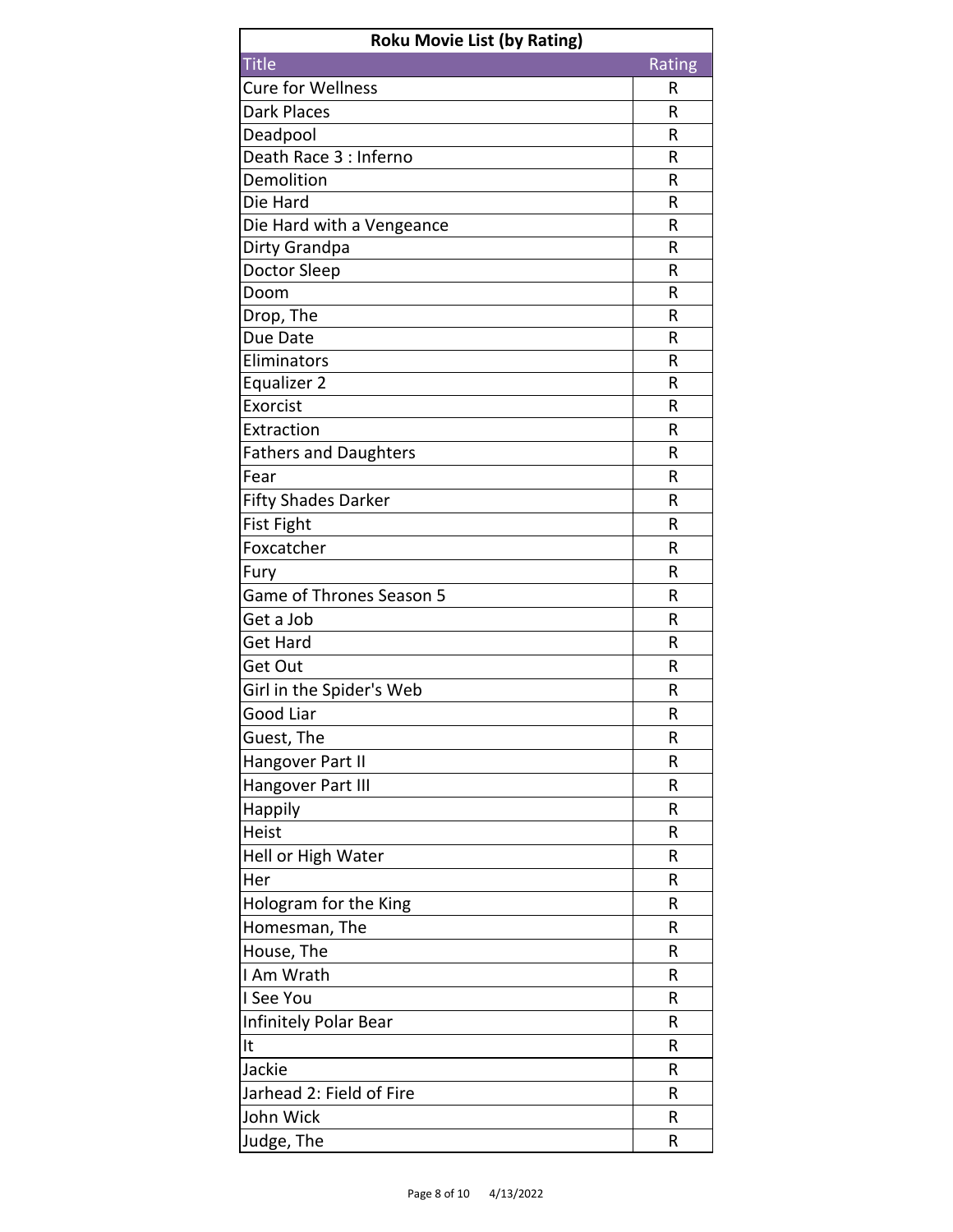| <b>Roku Movie List (by Rating)</b>            |        |
|-----------------------------------------------|--------|
| <b>Title</b>                                  | Rating |
| Kingsman: The Golden Circle                   | R      |
| King's Speech                                 | R      |
| Kitchen, The                                  | R      |
| L.A. Confidential                             | R      |
| Little Things, The                            | R      |
| Logan                                         | R      |
| <b>Mallrats</b>                               | R      |
| <b>Matrix: Resurrections</b>                  | R      |
| <b>Mechanic: Resurrection</b>                 | R      |
| Mike and Dave Need Wedding Dates              | R      |
| <b>Miss Sloane</b>                            | R      |
| Morgan                                        | R      |
| Most Violent Year                             | R      |
| Motherless Brooklyn                           | R      |
| <b>Night Before</b>                           | R      |
| <b>Nocturnal Animals</b>                      | R      |
| Once Upon a Time in Hollywood                 | R      |
| <b>One True Thing</b>                         | R      |
| Precious Cargo                                | R      |
| Purge, The                                    | R      |
| Revenant, The                                 | R      |
| Room                                          | R      |
| Run All Night                                 | R      |
| Seeking a Friend for the End of the World     | R      |
| <b>Sicario</b>                                | R<br>R |
| Sicario: Day of the Soldado<br>Silence        | R      |
| <b>Sisters Brothers</b>                       | R      |
| Slap Shot                                     | R      |
| Snatched                                      | R      |
| Snowden                                       | R      |
| Star is Born                                  | R      |
| Tag                                           | R      |
| Terminator: Dark Fate                         | R      |
| Those Who Wish Me Dead                        | R      |
| Three Billboards Outside Ebbing, Missouri     | R      |
| <b>Tinker Tailor Soldier Spy</b>              | R      |
| Trust, The                                    | R      |
| <b>Uncut Gems</b>                             | R      |
| Underworld: Awakening                         | R      |
| Vanished, The                                 | R      |
| Wander                                        | R      |
|                                               | R      |
| Way Back, The<br>Werewolf: The Beast Among Us | R      |
| While We're Young                             | R      |
|                                               |        |
| Whiplash                                      | R      |
| Why Him?                                      | R      |